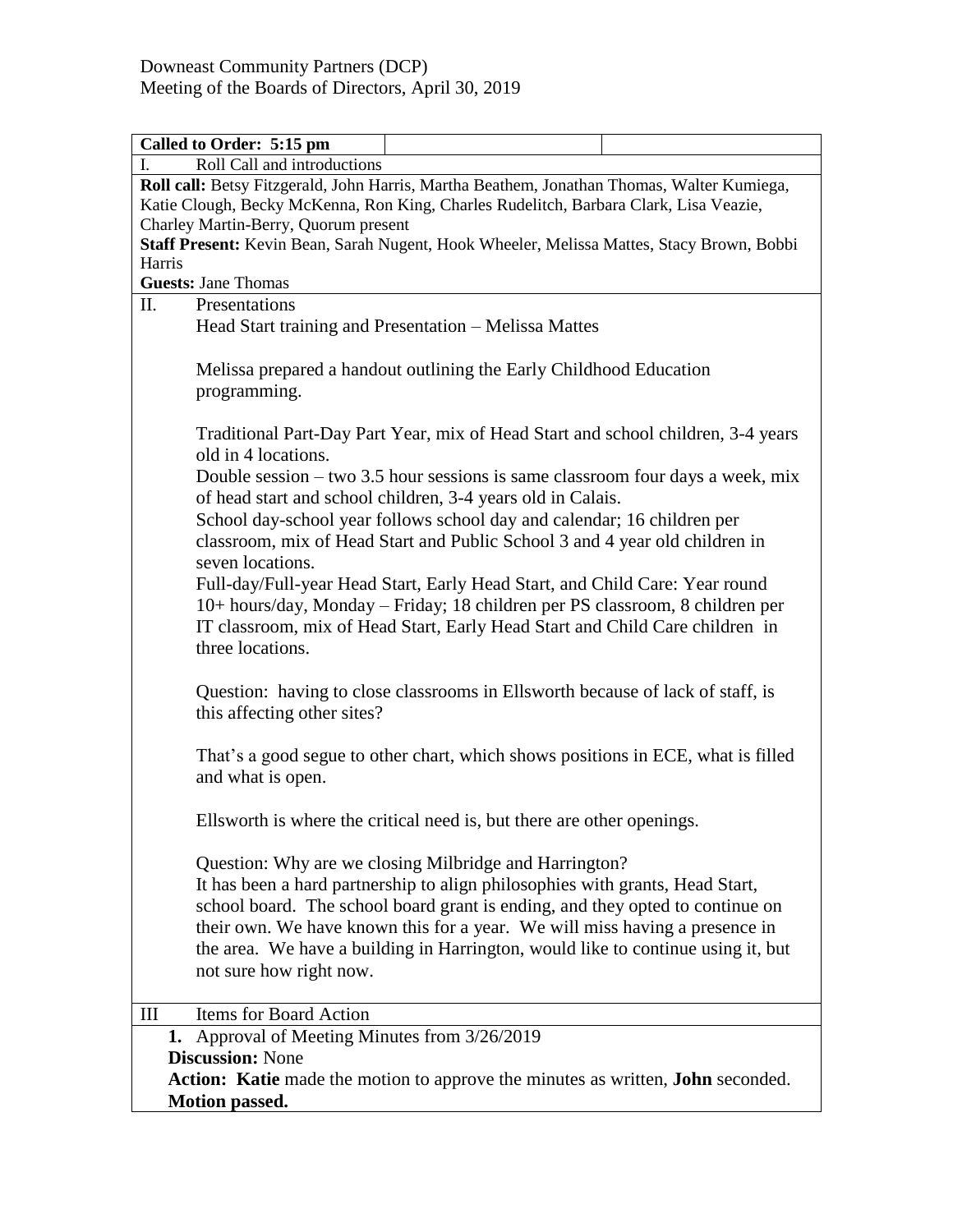|    |         | 2. Resolved, To approve the closure of two idle bank accounts<br>Discussion: These are two old accounts for RMAP business loans, passed the funds<br>over to NMDC, have been a zero balance for years.<br>Action: Katie made the motion to approve allowing the accounts to be closed,<br>Martha seconded. Motion passed.                                                                                                                                                                                                                                                                                                                                                                                                                                                                                                                                              |
|----|---------|------------------------------------------------------------------------------------------------------------------------------------------------------------------------------------------------------------------------------------------------------------------------------------------------------------------------------------------------------------------------------------------------------------------------------------------------------------------------------------------------------------------------------------------------------------------------------------------------------------------------------------------------------------------------------------------------------------------------------------------------------------------------------------------------------------------------------------------------------------------------|
| IV | Reports |                                                                                                                                                                                                                                                                                                                                                                                                                                                                                                                                                                                                                                                                                                                                                                                                                                                                        |
|    | 1.      | Strategic Plan Implementation Update – Hook Wheeler<br>Update on compensation planning committee as part of the strategic<br>plan. In the Strategic Plan is the work of bringing together the<br>compensation plans of WHCA and CFO, have a committee made up of<br>Hook, Stacy, Kevin, Melissa, Ida, and Sarah. Looking at becoming<br>market and performance based in compensation. Working on updating<br>job descriptions, unified formatting and method of determining skills,<br>knowledge abilities needed. Have to identify benchmark jobs, do some<br>market valuation, find way to create a structure, slot all the jobs in there,<br>work to build career ladders so people see where they can grow. Goal is<br>to have a plan to share with you about two months from now, may not<br>have full details but will have good idea of what it will look like. |
|    |         | Question: How many "steps" will we have?                                                                                                                                                                                                                                                                                                                                                                                                                                                                                                                                                                                                                                                                                                                                                                                                                               |
|    |         | Haven't gotten there yet, but Hook's view is that there are not so much<br>steps, but ranges, perhaps brackets for a job, then move along based on<br>skills.                                                                                                                                                                                                                                                                                                                                                                                                                                                                                                                                                                                                                                                                                                          |
|    |         | Question: How are we handling difference in wages between different<br>geographic areas in service?                                                                                                                                                                                                                                                                                                                                                                                                                                                                                                                                                                                                                                                                                                                                                                    |
|    |         | We decided that we would not treat geographic areas differently in-<br>house, but we don't know if the differential between MDI and rest of the<br>area will impact the plan at this time.                                                                                                                                                                                                                                                                                                                                                                                                                                                                                                                                                                                                                                                                             |
|    |         | We will do the best we can to determine the market, and we want to be<br>AT the market, not lagging the market. It is tricky with child care, it is<br>hard work, long days, and we pay at market or better for this work. But<br>that is not better than mice tenders or Dunkin.                                                                                                                                                                                                                                                                                                                                                                                                                                                                                                                                                                                      |
|    |         | Question: What are the resources we will use to determine market?                                                                                                                                                                                                                                                                                                                                                                                                                                                                                                                                                                                                                                                                                                                                                                                                      |
|    |         | We will be digging into this more on Friday, there are free and paid<br>sources. You don't get as finely detailed info from free, we will be<br>looking at some paid services Friday. Some other things we will take<br>into account, a study we paid for last March, also, Maine Association of<br>Non-profits has info available; as a member we can access it.                                                                                                                                                                                                                                                                                                                                                                                                                                                                                                      |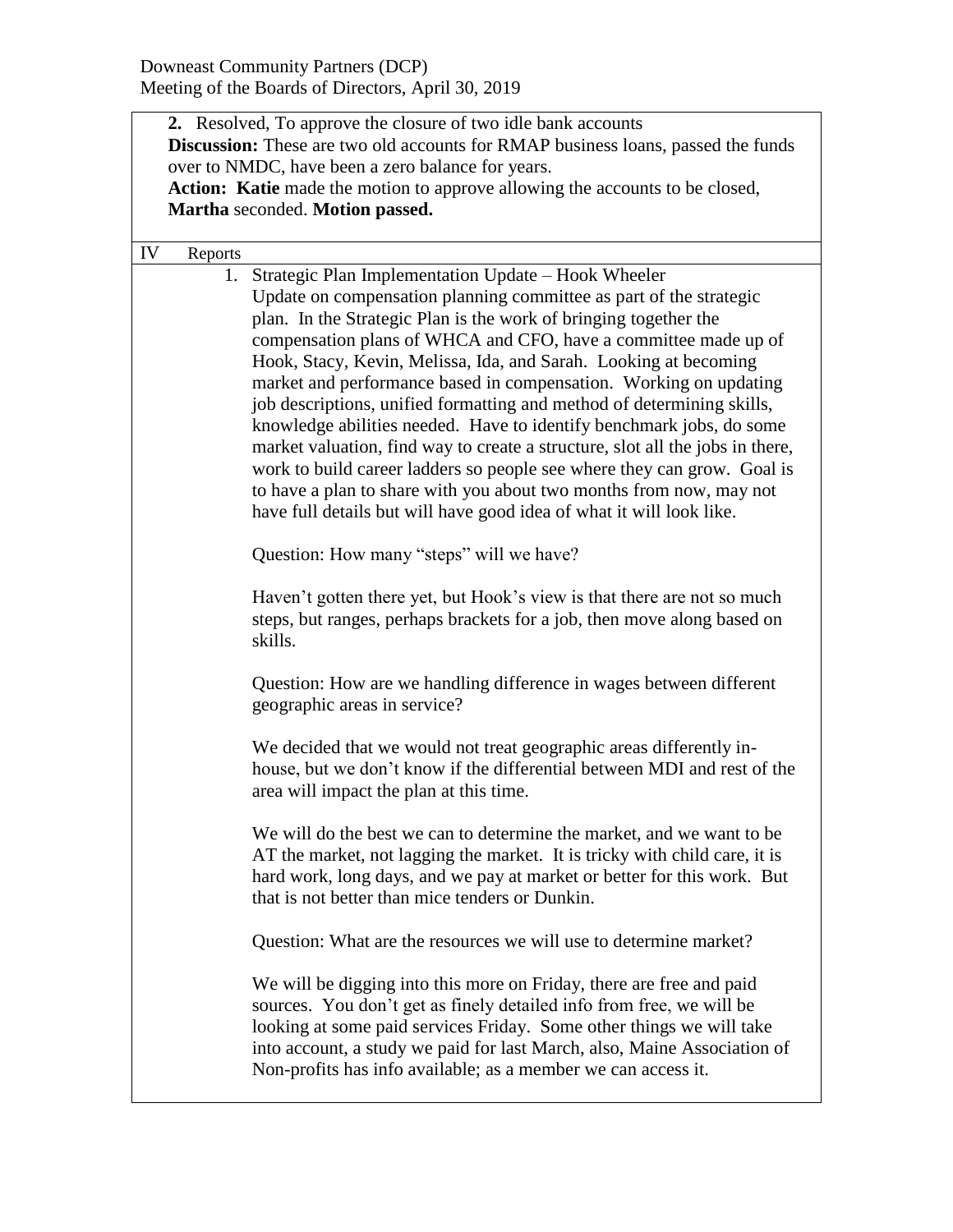Comment: taking right approach, people not just looking for pay, but also career advancement.

- 2. Development Committee Betsy Fitzgerald SEED continues at full speed, all directors have helped out. Still waiting for three United Way grants. Full steam ahead on the At Home Rowing Regatta on June 15. Two of Anne's letters have been turned down. There will be a smaller FC party on July 11, not catered, staff cooking, board bringing the wine.
- 3. Finance Director's Report Kevin Bean Finance committee met today, updated them on report narrative, cash is slightly up and at a decent balance, ARs a little bit high, addressed with contract officers. Deficit climbed 42k this month. Found some current HS program income in last year, moved it, which affected bottom line. That was about \$20,000.; \$10,000 deficit child care, \$5,000 FC, a few other programs. We did see an increase in transportation this month, a little more than \$30,000 over prior month. Magic number is \$80,000 every two weeks, \$90,000 every two weeks should get us to their surplus. Currently at an \$11,000 deficit from winter activity. Still concerned with staffing issue in ECE, Melissa and crew working on it. There is a child care desert, with staff, we should be able to open and fill slots.

At Home still OK, three fundraisers coming up to help keep cash flow going forward. Kara is very motivated to do more for seniors, always thinking of new ideas of how we can raise funds and keep program growing.

Friendship Cottage – Anne was able to update us that her participation level was down to 11 but now up to 15, means an increase of about 100 billable hours per week, currently we are 3-4 hundred below projections per month right now. Can revisit CSBG contract to help Anne and Kara out, but it isn't looking as positive as it has in past years. That contract is pretty well on target.

Question: Have we gotten our new vans yet?

Not yet, it seems like they are dragging their feet – the 8 from the VW money still not finalized.

Question: Do we still need drivers?

Cheryl always needs more vehicles and more drivers. Has one van that will be getting a used engine to replace the current one, frame is good.

Question: Have we rented two apartments yet?

Not yet.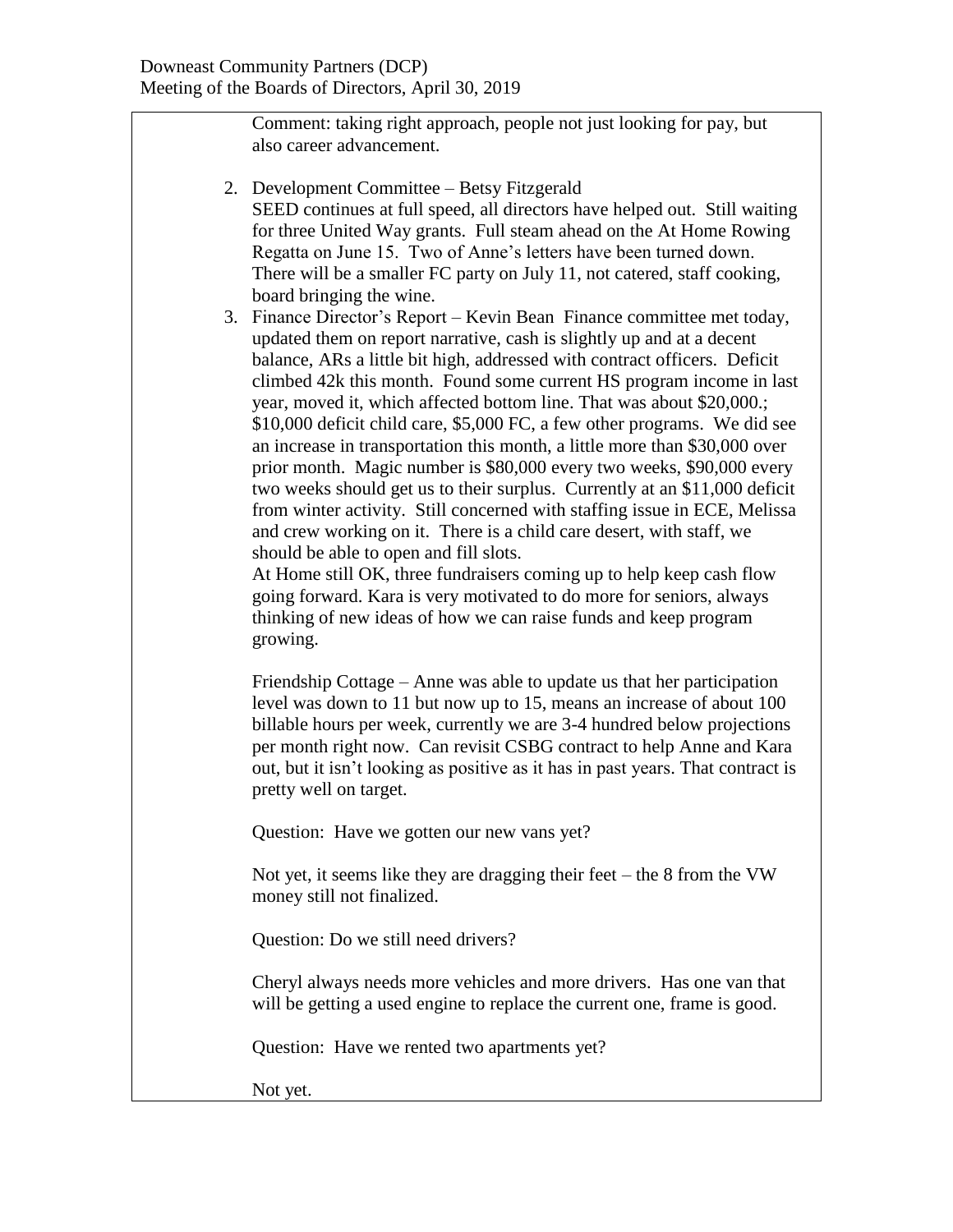The deferred forgivable loan came with requirements that ME Housing review all applicants and decide if people are approved, also approve advertising. While we thought final approval came when we got the street numbers, things changed. Might have to redo some paperwork. Ida is in charge of filling them, overseeing the program, she is working on the advertisements, working with Maine Housing. 4. Head Start Director's Report – Melissa Mattes Report was in the packet, any questions? None asked 5. Minutes of Parent Policy Council for March 2019 Meeting postponed. 6. Member Introductions - Jonathon Thomas Wonderful large format photos he brought for attention getters, Baxter State Park, Newbury Neck. I am from an Ohio family, born in Akron. Dad was a rubber chemist, BF Goodrich during the war. Later moved around a little bit, wound up in suburban Boston (Needham) and I had mixed interests in school. Thought I might follow father, started at Cornell in chemical engineering, but not for me, transferred to BU, got a degree in political science/government. Had a side interest in photography. Dad had a dark room; summer jobs while at BU were in the newsroom of the Christian Science Monitor as a copy boy, hung out in dark rooms. Following graduation; got a call for a job in the dark room. Timing was 1964, Goldwater and Johnson campaigns. Boss was out on the road, I was in the dark room processing his negatives. Eventually, got to be out a bit, and got some shots of Goldwater and Johnson; promoted to staff photographer in New England states. Transferred to NYC. Covered 1965 march in Boston – MLK. Had credentials and a desk in UN. Met Princess Margaret, and other notable figures. Played the trumpet years ago, enjoyed covering Arthur Fiedler and the Boston Symphony. I became a little disenchanted with living and working in NYC, parents had a farm in Birch Harbor. Got interested in pottery, spent a semester at UNH, and moved to Birch Harbor, where parents ran a pottery for ten years. During that time, I went back to my government activities, and was an

active lobbyist against the master plan in Acadia National Park. Became a member of the planning board in Gouldsboro. Town managers were in